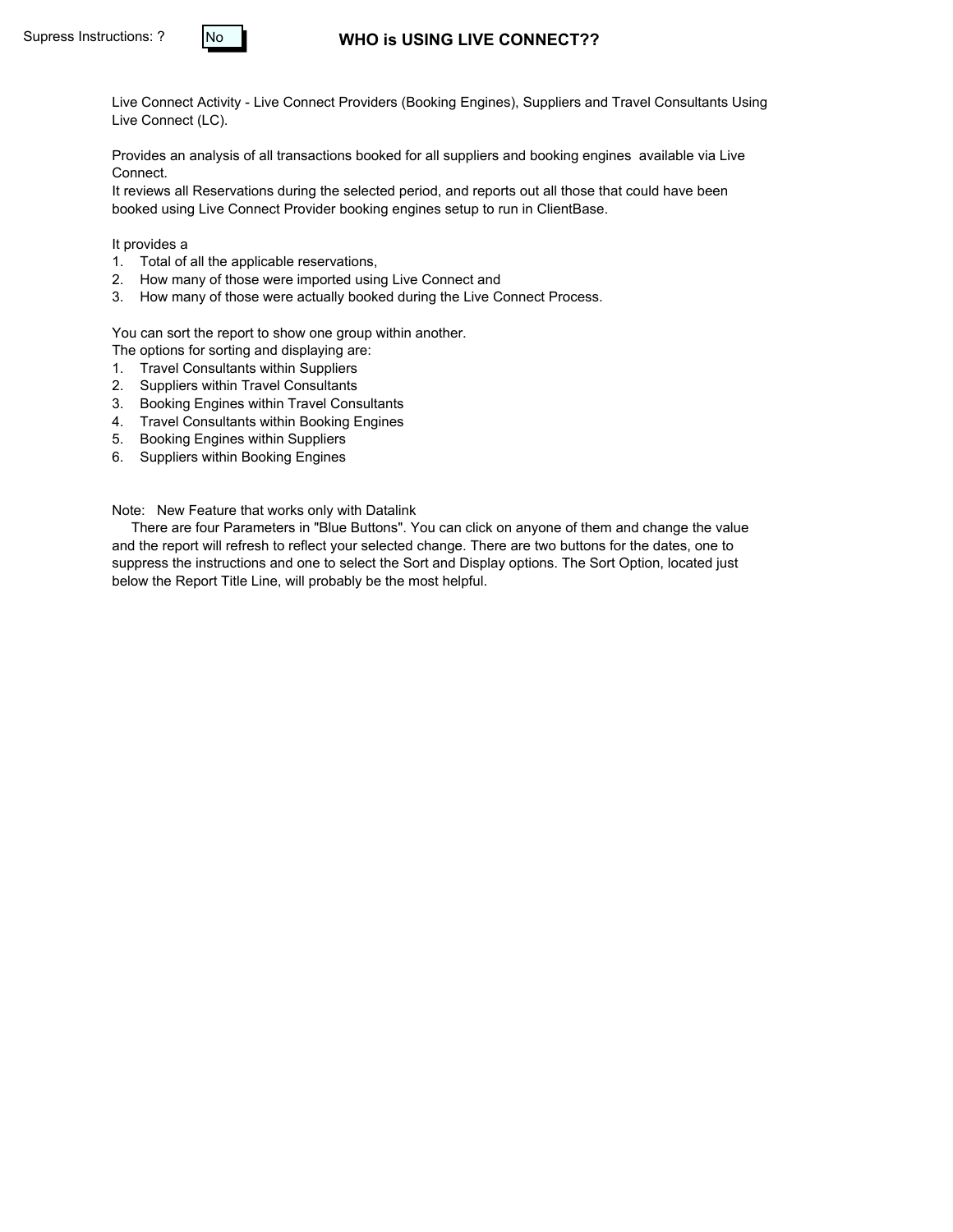#### **Travel Consultants Within Suppliers**

**Reservation Created Between 01/01/16 d** 05/31/16

|                            |                | Used                | Live Connect |                |       |
|----------------------------|----------------|---------------------|--------------|----------------|-------|
|                            | Reservations   | <b>Live Connect</b> |              | Booking in CB  |       |
|                            |                |                     |              |                |       |
|                            |                |                     |              |                |       |
| Mary Marx                  | 103            | 102                 |              | 102            |       |
| Darlene Porter             | 50             | 50                  |              | 48             |       |
| Windy Olsen CTC            | 38             | 38                  |              | 37             |       |
| Jane Smith                 | 34             | 31                  |              | 30             |       |
| Linda Brown                | 34             | 23                  |              | $\overline{5}$ |       |
| Donna Spring               | 27             | 23                  |              | 15             |       |
| Jennifer Anderson          | $\bf 8$        | $\blacksquare$      |              | $\blacksquare$ |       |
| Petra                      | 8              |                     |              |                |       |
| Dory Krause                | $\overline{4}$ | 3                   |              | 3              |       |
| Travel Guard*              | 306            | 270                 | 88.2%        | 240            | 78.4% |
|                            |                |                     |              |                |       |
|                            |                |                     |              |                |       |
|                            | 112            | 100                 |              |                |       |
| Mary Marx                  |                |                     |              |                |       |
| Windy Olsen CTC            | 45             | 42                  |              |                |       |
| Jane Smith                 | 32             | 30                  |              |                |       |
| Darlene Porter             | 25             | 25                  |              |                |       |
| Linda Brown                | 18             | 18                  |              |                |       |
| Donna Spring               | $\overline{7}$ | $\overline{7}$      |              |                |       |
| Jennifer Anderson          | $\,$ 5 $\,$    | 5                   |              | $\mathbf{2}$   |       |
| Doris Augg                 | $\mathbf{1}$   |                     |              | $\blacksquare$ |       |
| Monica Karlson             | 1              | $\mathbf{1}$        |              |                |       |
| Travel Impressions *       | 246            | 228                 | 92.7%        | $\overline{2}$ | 0.8%  |
|                            |                |                     |              |                |       |
|                            |                |                     |              |                |       |
| Windy Olsen CTC            | 30             | 29                  |              | $\blacksquare$ |       |
| Jane Smith                 | 22             | 22                  |              |                |       |
| Donna Spring               | 16             | 16                  |              |                |       |
| Linda Brown                | 13             | 13                  |              |                |       |
| Darlene Porter             | 12             | $\blacksquare$      |              |                |       |
| Dory Krause                | 5              | 4                   |              | ÷              |       |
|                            |                |                     |              |                |       |
| Jennifer Anderson          | $\overline{4}$ |                     |              |                |       |
| Mary Marx                  | 4              | 4                   |              |                |       |
| Robin Johnson              | $\overline{c}$ | $\overline{c}$      |              |                |       |
| Travel Bound*              | 108            | 90                  | 83.3%        |                |       |
|                            |                |                     |              |                |       |
|                            |                |                     |              |                |       |
| Jane Smith                 | 12             | 12                  |              |                |       |
| Darlene Porter             | $\overline{7}$ | 3                   |              |                |       |
| Linda Brown                | 6              | 4                   |              |                |       |
| Mary Marx                  | $5\,$          | $\overline{4}$      |              |                |       |
| Donna Spring               | $\mathbf{3}$   | $\overline{c}$      |              |                |       |
| Windy Olsen CTC            | $\overline{c}$ | $\overline{c}$      |              |                |       |
| Jennifer Anderson          | 1              | $\mathbf 1$         |              |                |       |
|                            |                |                     |              |                |       |
| <b>Pleasant Holidays *</b> | 36             | 28                  | 77.8%        |                |       |
|                            |                |                     |              |                |       |
|                            |                |                     |              |                |       |
| Windy Olsen CTC            | 12             | 12                  |              |                |       |
| Darlene Porter             | 9              | 9                   |              |                |       |
| Donna Spring               | $\sqrt{5}$     | $\sqrt{3}$          |              |                |       |
| Linda Brown                | $\mathbf 5$    | 4                   |              |                |       |
| Dory Krause                | $\overline{c}$ | $\overline{2}$      |              |                |       |
| Jane Smith                 | $\mathbf{1}$   | $\mathbf{1}$        |              |                |       |

Last Modified: 06/15/16 C:\Users\Kenjo\Downloads\TCR Finished\Live Connect \_ Who is USING IT.rpt 2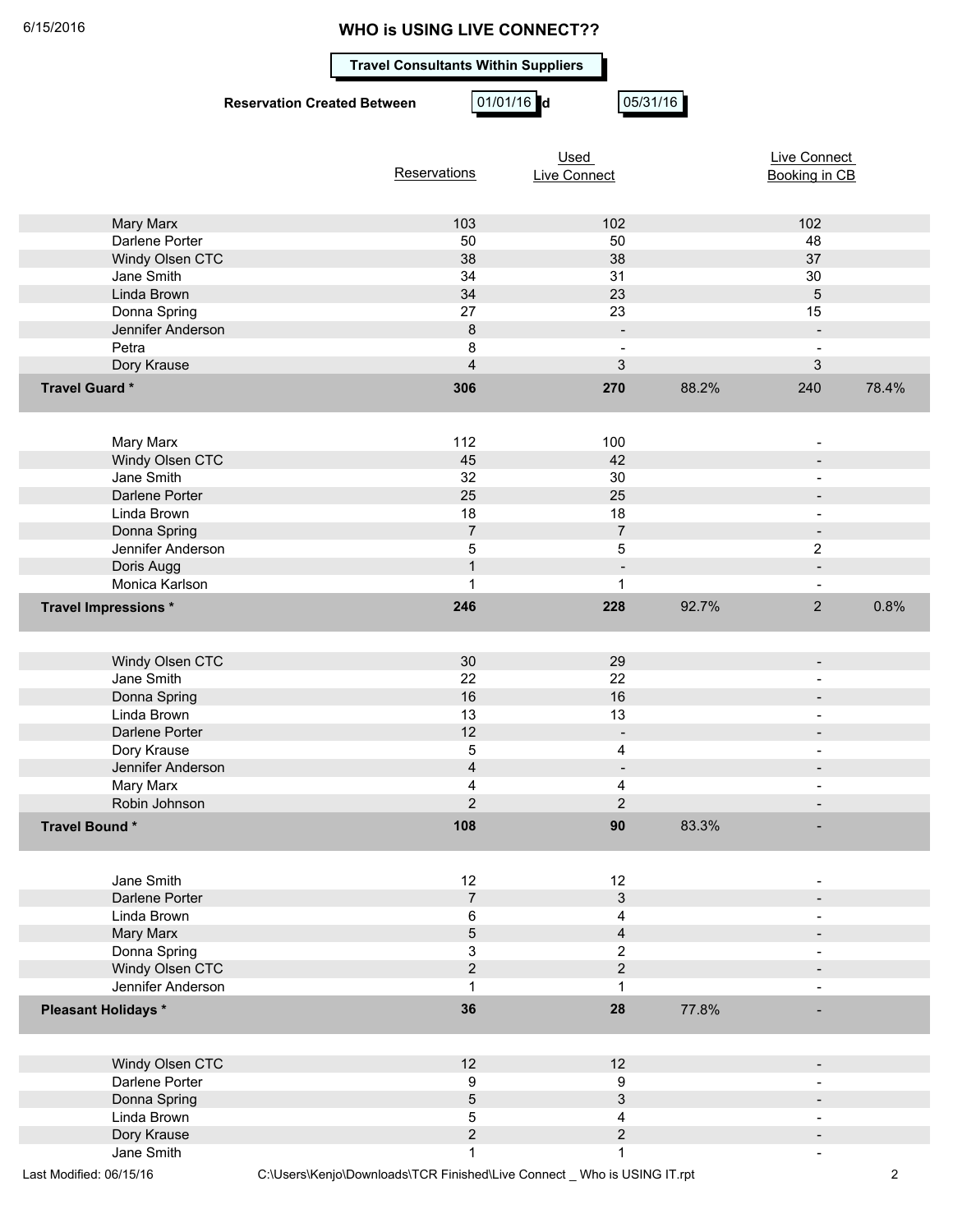**Travel Consultants Within Suppliers**

**Reservation Created Between 01/01/16 d** 05/31/16

|                                 | Reservations      | Used<br><b>Live Connect</b>       |        | Live Connect<br>Booking in CB |
|---------------------------------|-------------------|-----------------------------------|--------|-------------------------------|
|                                 |                   |                                   |        |                               |
| Royal Caribbean Cruise Line *   | 34                | 31                                | 91.2%  |                               |
|                                 |                   |                                   |        |                               |
| Mary Marx                       | 17                | 9                                 |        | $\overline{\phantom{a}}$      |
| Donna Spring                    | 6                 | 6                                 |        |                               |
| Windy Olsen CTC                 | $\mathfrak{S}$    | 3                                 |        |                               |
| Jane Smith                      | 1                 | 1                                 |        |                               |
| Linda Brown                     | $\mathbf{1}$      |                                   |        |                               |
| <b>Classic Vacations *</b>      | 28                | 20                                | 71.4%  |                               |
|                                 |                   |                                   |        |                               |
| Windy Olsen CTC                 | 13                | 9                                 |        |                               |
| Linda Brown                     | $\,6\,$           | $6\phantom{a}$                    |        |                               |
| Jennifer Anderson               | 5                 |                                   |        |                               |
| Darlene Porter                  | $\overline{2}$    | $\overline{2}$                    |        |                               |
| Donna Spring                    | 1                 | 1                                 |        |                               |
| Jane Smith                      | $\mathbf{1}$      |                                   |        |                               |
| <b>Viking River Cruises *</b>   | 28                | 18                                | 64.3%  |                               |
|                                 |                   |                                   |        |                               |
| Windy Olsen CTC                 | 12                |                                   |        |                               |
| Robin Johnson                   | $6\phantom{1}$    |                                   |        |                               |
| Donna Spring                    | 3<br>3            |                                   |        |                               |
| Jane Smith<br>Darlene Porter    | $\mathbf{1}$      |                                   |        |                               |
|                                 | $\mathbf{1}$      |                                   |        |                               |
| Mary Marx                       |                   |                                   |        |                               |
| Shore Excursions Group, LLC +   | 26                |                                   |        |                               |
|                                 |                   |                                   |        |                               |
| Donna Spring                    | 6                 | 6                                 |        |                               |
| Linda Brown                     | $\,6$             | $6\phantom{1}$                    |        |                               |
| Windy Olsen CTC                 | 4                 | 4                                 |        |                               |
| Darlene Porter<br>Robin Johnson | $\overline{c}$    | $\overline{c}$                    |        |                               |
|                                 | 2<br>$\mathbf{1}$ |                                   |        |                               |
| Doris Augg                      | $\mathbf 1$       | $\qquad \qquad \blacksquare$<br>1 |        |                               |
| Dory Krause<br>Jane Smith       | $\mathbf{1}$      | $\mathbf{1}$                      |        |                               |
| Mary Marx                       | 1                 |                                   |        |                               |
| Princess Cruise Line*           | 24                | 21                                | 87.5%  |                               |
|                                 |                   |                                   |        |                               |
| Linda Brown                     | 12                | 12                                |        |                               |
| Darlene Porter                  | $\mathbf{3}$      | $\mathbf{3}$                      |        |                               |
| Donna Spring                    | $\sqrt{2}$        | $\overline{c}$                    |        |                               |
| Robin Johnson                   | $\overline{c}$    | 2                                 |        |                               |
| <b>Carnival Cruise Line*</b>    | 19                | 19                                | 100.0% |                               |
|                                 |                   |                                   |        |                               |
|                                 |                   |                                   |        |                               |
| Petra<br>Windy Olsen CTC        | $\overline{7}$    | $\overline{7}$                    |        |                               |
| Linda Brown                     | 5<br>3            | 5<br>3                            |        |                               |
| Darlene Porter                  | 1                 | 1                                 |        |                               |
|                                 |                   |                                   |        |                               |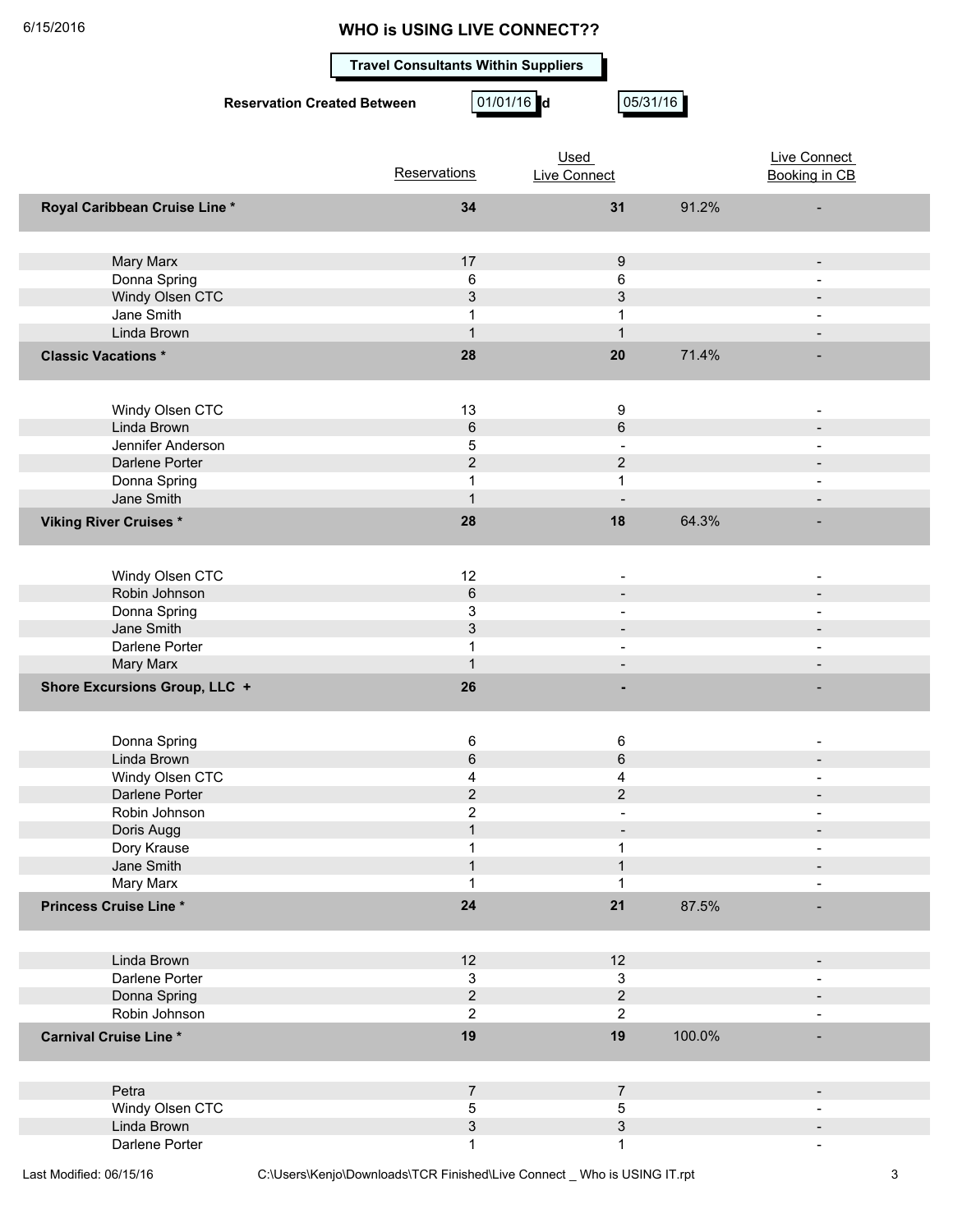**Travel Consultants Within Suppliers**

|                                  | <b>Reservation Created Between</b> | 01/01/16 d            | 05/31/16                 |        |                          |      |
|----------------------------------|------------------------------------|-----------------------|--------------------------|--------|--------------------------|------|
|                                  |                                    |                       | <b>Used</b>              |        | Live Connect             |      |
|                                  |                                    | Reservations          | <b>Live Connect</b>      |        | <b>Booking in CB</b>     |      |
| Donna Spring                     |                                    | 1                     | 1                        |        |                          |      |
| Jane Smith                       |                                    | $\mathbf{1}$          | $\mathbf{1}$             |        | $\blacksquare$           |      |
| Mary Marx                        |                                    | 1                     | 1                        |        | $\blacksquare$           |      |
| <b>Celebrity Cruises*</b>        |                                    | 19                    | 19                       | 100.0% |                          |      |
| Linda Brown                      |                                    | 5                     | $\blacksquare$           |        | $\overline{\phantom{a}}$ |      |
| Mary Marx                        |                                    | 4                     | 1                        |        |                          |      |
| Darlene Porter                   |                                    | 3                     | $\overline{2}$           |        |                          |      |
| Jane Smith                       |                                    | $\overline{2}$        | 2                        |        | 1                        |      |
| Monica Karlson                   |                                    | $\mathbf{1}$          | $\mathbf{1}$             |        |                          |      |
| Windy Olsen CTC                  |                                    | 1                     |                          |        |                          |      |
| Walt Disney Parks & Resorts *    |                                    | 16                    | 6                        | 37.5%  | $\mathbf{1}$             | 6.3% |
| Windy Olsen CTC                  |                                    | 8                     | 8                        |        | $\overline{\phantom{a}}$ |      |
| Jane Smith                       |                                    | 3                     | 3                        |        |                          |      |
| Donna Spring                     |                                    | $\mathbf{1}$          | $\mathbf{1}$             |        |                          |      |
| Linda Brown                      |                                    | 1                     | 1                        |        |                          |      |
| <b>Holland America*</b>          |                                    | 13                    | 13                       | 100.0% |                          |      |
| Mary Marx                        |                                    | 8                     | 8                        |        | $\overline{\phantom{a}}$ |      |
| Donna Spring                     |                                    | 3                     | 3                        |        |                          |      |
| Jane Smith                       |                                    | $\mathbf{1}$          | $\mathbf{1}$             |        |                          |      |
| Windy Olsen CTC                  |                                    | $\mathbf{1}$          | 1                        |        | $\blacksquare$           |      |
| Southwest Vacations *            |                                    | 13                    | 13                       | 100.0% |                          |      |
| Darlene Porter                   |                                    | 6                     |                          |        |                          |      |
| Jennifer Anderson                |                                    | 5                     |                          |        |                          |      |
| Donna Spring                     |                                    | $\overline{2}$        |                          |        |                          |      |
| <b>Vacation Express *</b>        |                                    | 13                    |                          |        |                          |      |
| Linda Brown                      |                                    |                       |                          |        |                          |      |
| Donna Spring                     |                                    | $10$<br>$\mathbf{1}$  | $\overline{\phantom{a}}$ |        | $\overline{\phantom{0}}$ |      |
| Windy Olsen CTC                  |                                    | 1                     |                          |        | $\overline{\phantom{a}}$ |      |
| <b>Tauck World Discovery +</b>   |                                    | 12                    |                          |        |                          |      |
|                                  |                                    |                       |                          |        |                          |      |
| Darlene Porter                   |                                    | 6                     | $\,6\,$                  |        | $\overline{\phantom{a}}$ |      |
| Linda Brown<br>Jennifer Anderson |                                    | $\overline{2}$        | $\overline{2}$           |        |                          |      |
| <b>Apple Vacations *</b>         |                                    | 1<br>$\boldsymbol{9}$ | 8                        | 88.9%  |                          |      |
|                                  |                                    |                       |                          |        |                          |      |
| Linda Brown                      |                                    | 3                     | $\mathbf{3}$             |        |                          |      |
| Jane Smith                       |                                    | $\overline{c}$        | $\overline{2}$           |        |                          |      |
| Jennifer Anderson                |                                    | 2<br>$\mathbf{1}$     | $\mathbf{1}$             |        |                          |      |
| Donna Spring<br>Mary Marx        |                                    | 1                     | 1                        |        |                          |      |
|                                  |                                    |                       |                          |        |                          |      |

Last Modified: 06/15/16 C:\Users\Kenjo\Downloads\TCR Finished\Live Connect \_ Who is USING IT.rpt 4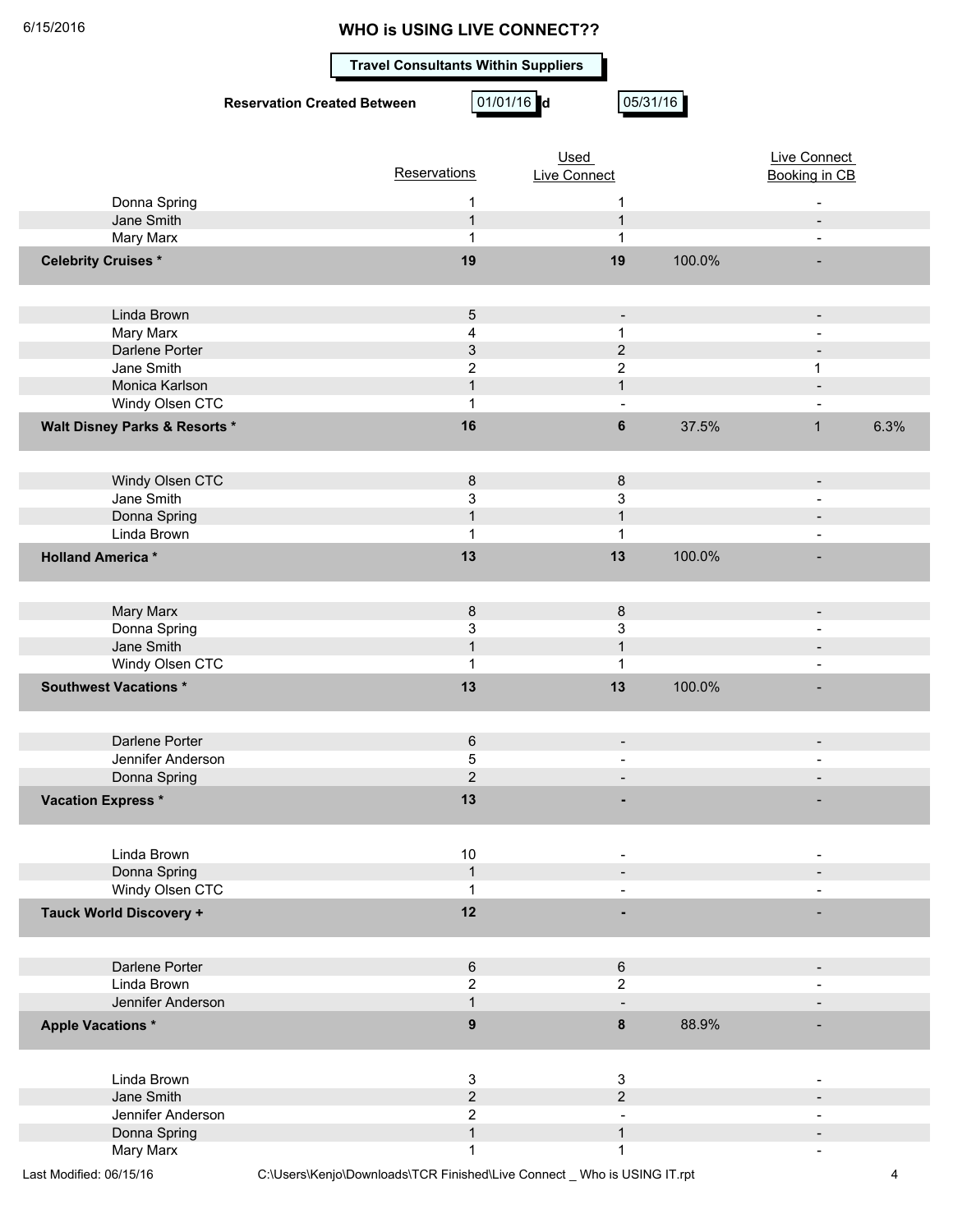**Travel Consultants Within Suppliers**

**Reservation Created Between 01/01/16 d** 05/31/16

|                                        | Reservations                   | Used<br><b>Live Connect</b> |        | <b>Live Connect</b><br><b>Booking in CB</b> |
|----------------------------------------|--------------------------------|-----------------------------|--------|---------------------------------------------|
|                                        |                                |                             |        |                                             |
| <b>Globus Family of Brands *</b>       | $\boldsymbol{9}$               | $\overline{7}$              | 77.8%  |                                             |
|                                        |                                |                             |        |                                             |
| Darlene Porter                         | $\overline{4}$                 | $\overline{4}$              |        | $\overline{\phantom{0}}$                    |
| Donna Spring                           | $\overline{c}$                 | $\overline{2}$              |        |                                             |
| Jane Smith                             | $\overline{2}$                 | $\overline{2}$              |        |                                             |
| Windy Olsen CTC                        | 1                              | $\mathbf{1}$                |        | ÷                                           |
| Norwegian Cruise Line +                | $\mathbf{9}$                   | $\boldsymbol{9}$            | 100.0% |                                             |
|                                        |                                |                             |        |                                             |
|                                        |                                |                             |        |                                             |
| Donna Spring                           | $\sqrt{5}$                     | $\mathbf{3}$                |        | $\overline{\phantom{0}}$                    |
| Windy Olsen CTC                        | $\overline{c}$                 |                             |        |                                             |
| Jane Smith                             | $\mathbf{1}$                   |                             |        |                                             |
| Delta Vacations (MLT) *                | $\bf8$                         | $\mathbf{3}$                | 37.5%  |                                             |
|                                        |                                |                             |        |                                             |
|                                        |                                |                             |        |                                             |
| Donna Spring                           | $\boldsymbol{2}$               |                             |        |                                             |
| Linda Brown                            | $\overline{2}$                 |                             |        |                                             |
| Windy Olsen CTC<br>Darlene Porter      | $\overline{2}$<br>$\mathbf{1}$ |                             |        |                                             |
|                                        |                                |                             |        |                                             |
| Auto Europe *                          | $\overline{7}$                 |                             |        |                                             |
|                                        |                                |                             |        |                                             |
| Windy Olsen CTC                        | 3                              | 3                           |        |                                             |
| Darlene Porter                         | $\overline{2}$                 | $\overline{2}$              |        | $\overline{\phantom{0}}$                    |
| Dory Krause                            | 1                              | 1                           |        |                                             |
|                                        |                                |                             |        |                                             |
| <b>Avanti Destinations*</b>            | $\bf 6$                        | $\bf 6$                     | 100.0% |                                             |
|                                        |                                |                             |        |                                             |
| Darlene Porter                         | $\overline{2}$                 | $\overline{2}$              |        | $\qquad \qquad \blacksquare$                |
| Linda Brown                            | 1                              | $\mathbf 1$                 |        |                                             |
| Mary Marx                              | $\mathbf{1}$                   | $\mathbf{1}$                |        |                                             |
| Windy Olsen CTC                        | 1                              | 1                           |        |                                             |
| Disney Cruise Line *                   | 5                              | $5\phantom{1}$              | 100.0% |                                             |
|                                        |                                |                             |        |                                             |
|                                        |                                |                             |        |                                             |
| Jane Smith                             | 3                              |                             |        |                                             |
| Linda Brown                            | 1                              |                             |        |                                             |
| <b>Insight Vacations +</b>             | $\boldsymbol{4}$               |                             |        |                                             |
|                                        |                                |                             |        |                                             |
|                                        |                                |                             |        |                                             |
| Darlene Porter                         | $\mathbf{1}$                   |                             |        | $\overline{\phantom{0}}$                    |
| Jane Smith                             | 1                              | 1                           |        |                                             |
| Linda Brown                            | $\mathbf{1}$                   | $\mathbf 1$                 |        |                                             |
| Windy Olsen CTC                        | 1                              | 1                           |        |                                             |
| <b>Universal Parks &amp; Resorts *</b> | $\overline{\mathbf{4}}$        | $\mathbf{3}$                | 75.0%  |                                             |
|                                        |                                |                             |        |                                             |
|                                        |                                |                             |        |                                             |
| Windy Olsen CTC                        | $\overline{2}$                 | $\overline{2}$              |        | $\overline{\phantom{0}}$                    |
| Donna Spring                           | 1                              | 1                           |        |                                             |